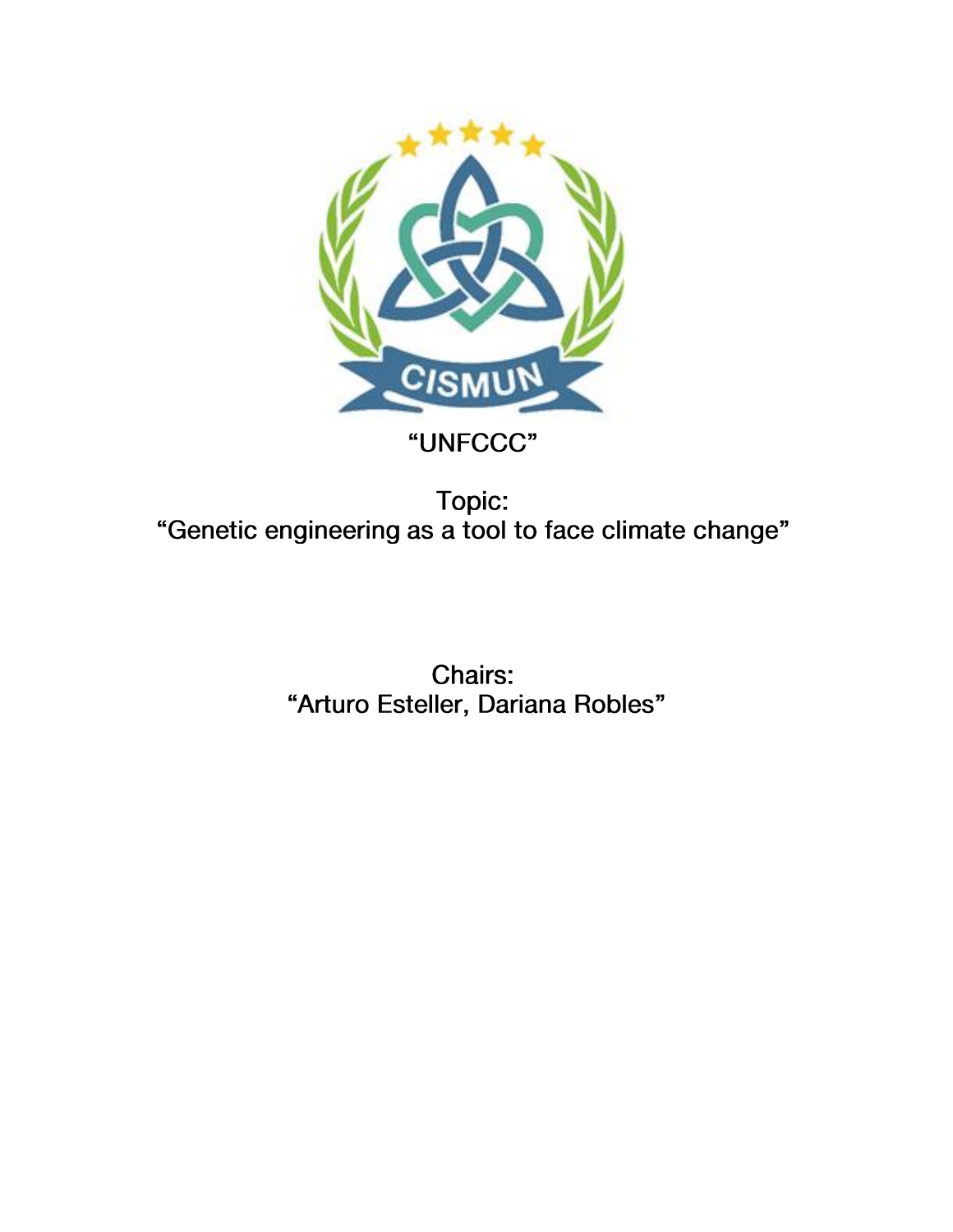## **Committee Background:**

United nations framework convention on climate change was founded in New York (May 9, 1992), opened for signature (June 4, 1992) in Rio de Janeiro, and entered into force on March 21, 1994.

Its objective is the stabilization of  $CO<sub>2</sub>$  concentrations in the atmosphere at a level that prevents dangerous changes in the environment with the climate system, and in enough time to allow ecosystems to adapt to climate change, ensuring that resource productions are not threatened and allowing economic development to continue.

### **Background**

Genetic engineering is the field in which the main activity is to alter, combine or manipulate the DNA on certain living beings to give them specific features or characteristics, genetically speaking.

The well-known transgenic alteration has been used in most mass production plants, it tries to modify the genetic code of plants to provide adaptation characteristics to be able to have a much more resistant and attachable production.

The advantage of genetically modified organisms is that you can produce more in less space and with fewer resources such as water and fertilizers. However, if it is used indiscriminately, it is bad because people prioritize those species letting others become extinct and the soil cannot support this intensive cultivation.

When it comes to being able to manipulate or create life artificially, there should be abstention, altering the natural processes of a microsystem it necessarily causes effects on the processes of the macrosystems, that is, if by improving the lives of the human beings diseases are removed it will live much longer, it will last much longer, and it will be time for humans to devastate the systems, and there is not enough force on earth to counteract such effects.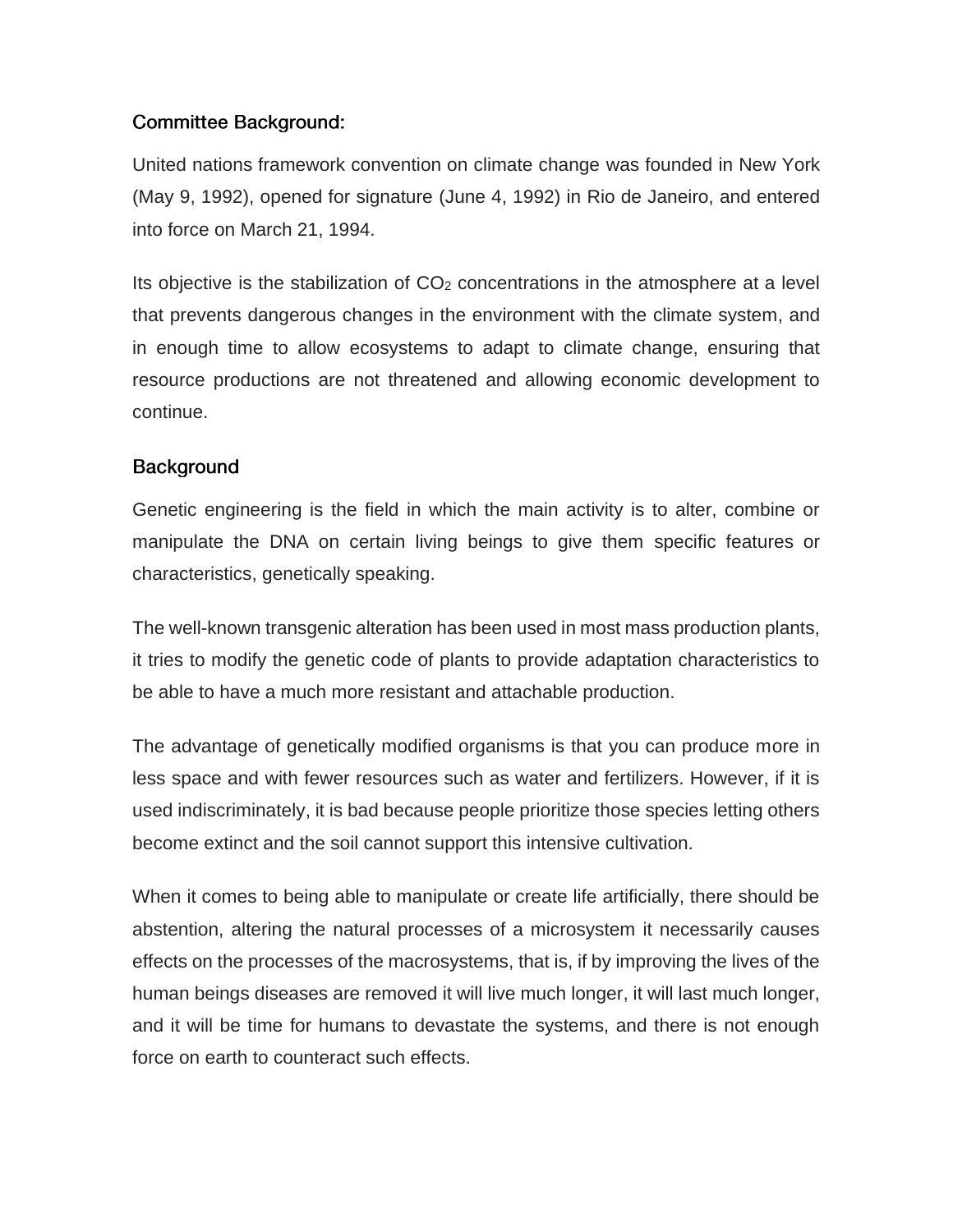An example is, if the plants are genetically manipulated, which now have pesticides inserted into the corn bean seeds, this makes them larger and more resistant to pests, but that causes there to be an overproduction of certain plants and there is an imbalance with those that grow naturally, and livestock likewise, if livestock of even greater magnitude is managed or produced, there will be more production of greenhouse gases, which generates an imbalance of the ozone layer.

Throughout the history of life manipulation, there have been several techniques used to improve this practice, one of them is Galvanism which is a Theory that pointed to the brain's ability in animals to produce electrical energy to move their limbs. This theory was born during the 18th century. And it is perceived as the foundation of the cardiac defibrillator. Galvani published an essay in which he points to the Vital Energy of living beings.

In case of having the possibility of creating life in a laboratory, essential factors that should be considered would be to have a complete genetic sequence or code, that the replicating molecule was the ideal one, and ensure that the conditions are suitable for successful development.

This manipulation and creation of artificial life will generate a disorder in the harmony of the systems created naturally. But if the goal it's to counteract the damage that climate change has, the only option available is to come to a solution in which there is the possibility to use these techniques and methods in an inverted way. It's important not to prioritize certain species so there is a balance on the ecosystems in climate change hopefully will start to reduce.

### **Guide questions:**

- 1. Are the delegations aware of what is the main cause of this environmental issue?
- 2. Is it possible to counteract the damage with the same tool that the damage was made with?
- 3. How is the delegation going to approach and treat this issue?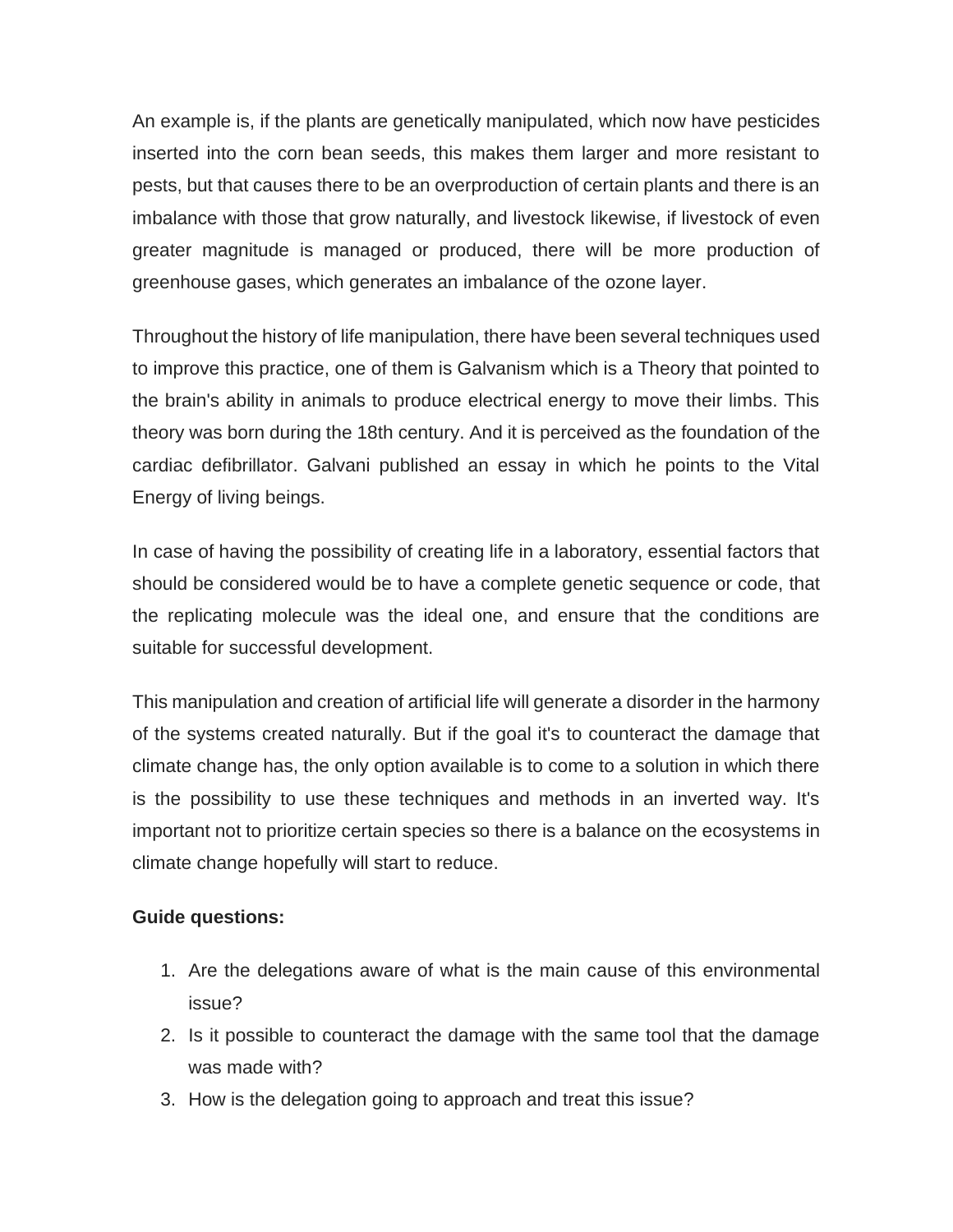- 4. Is it possible to make a change efficiently so the problem is solved on time?
- 5. Are the delegations going to invest in environmental and genetic engineering more than they already do?
- 6. How are the different countries going to campaign to make this change?

#### **References:**

Unfccc.int. (North Dakota.). Retrieved on February 22, 2022, from https://unfccc.int/es/process-and-meetings/the-convention/que-es-laconvencion-marco-de-las-naciones-unidas-sobre-el - climate change

Genetic engineering. genome.gov. (North Dakota.). Retrieved December 17, 2021 from<https://www.genome.gov/genetics-glossary/Genetic-Engineering>

Virtual classroom fceqyn. (North Dakota.). Retrieved on April 25, 2021, from <http://www.aulavirtual-exactas.dyndns.org/>

Welcome. (North Dakota.). Retrieved on April 24, 2021, from [https://www.cevie](https://www.cevie-dgespe.com/)[dgespe.com/](https://www.cevie-dgespe.com/)

Bridge to artificial intelligence. (North Dakota.). Retrieved on April 25, 2021, from <https://www.genome.gov/es>

Denys González Córdova, E. (s.f.). ScienceUNAM. Retrieved on April 24, 2021, from<http://blogs.ciencia.unam.mx/>

Faculty of Higher Studies Iztacala, UNAM, Mexico. (North Dakota.). Retrieved on April 24, 2021, from<https://www.iztacala.unam.mx/>

Comparative Genomics. (North Dakota.). Retrieved on April 25, 2021, from <https://www.genome.gov/es/about-genomics/fact-sheets/Genomica-comparada>